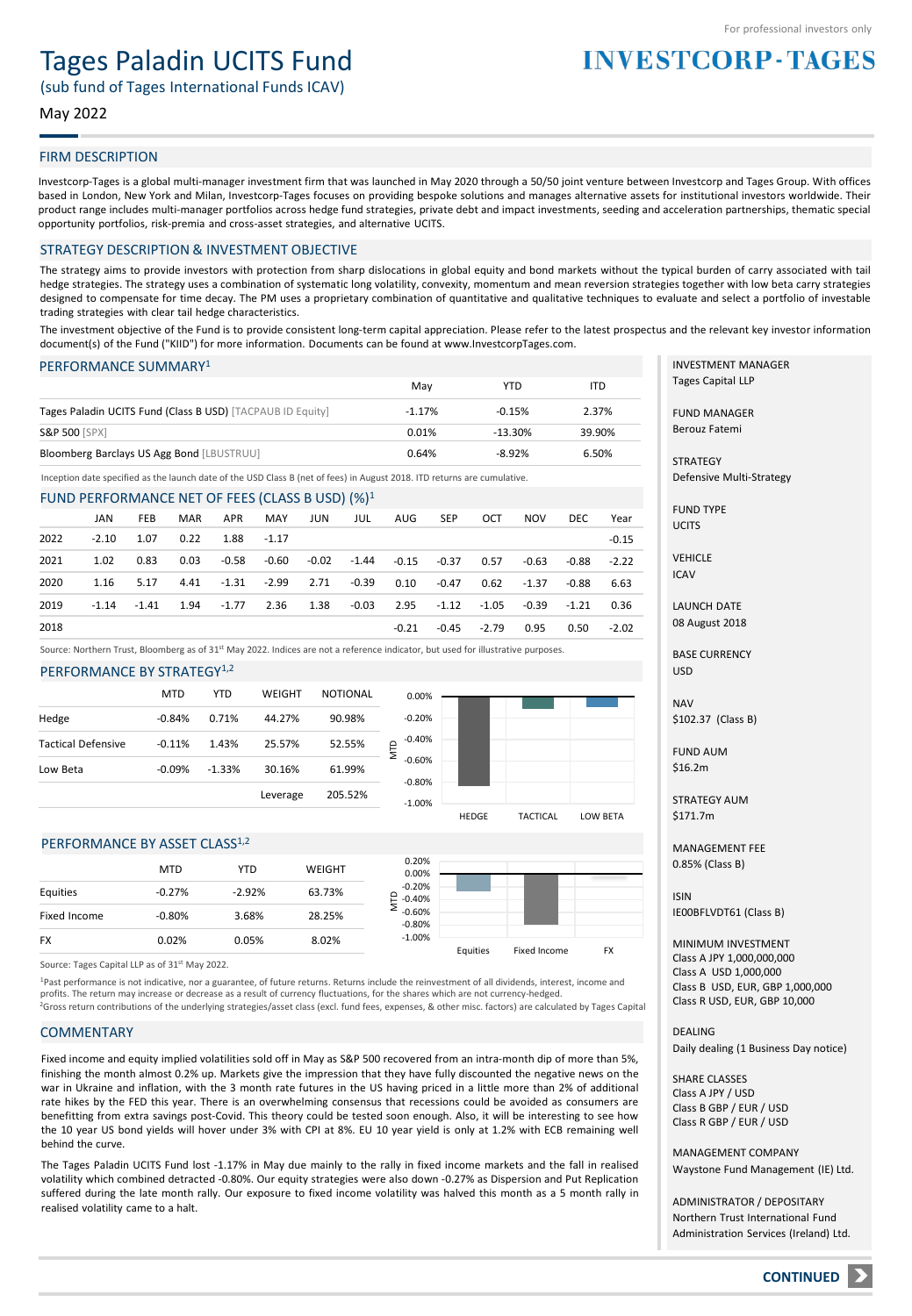# Tages Paladin UCITS Fund

**INVESTCORP-TAGES** 

(sub fund of Tages International Funds ICAV)

May 2022



#### NOTIONAL BREAKDOWN BY ASSET CLASS





## **VOLATILITY**



#### TAIL HEDGE SCORE\*



\*The tail hedge score is a metric which estimates the expected recovery rate of the Paladin Fund for each risk factor. It is based on historical monthly returns over the last three and ten years.

## MONTHLY EXPECTED SHORTFALL (95% cVAR)



## RISK & REWARD PROFILE

| <b>Lower risk</b> |                                |  |  |                                 |  | <b>Higher risk</b> |
|-------------------|--------------------------------|--|--|---------------------------------|--|--------------------|
|                   | <b>Typically lower rewards</b> |  |  | <b>Typically higher rewards</b> |  |                    |
|                   |                                |  |  |                                 |  |                    |

Risk Scale from the key investor information document(s) of the Fund ("KIID"). Risk 1 does not mean a risk-free investment. This indicator may change over time. Please refer to the risk glossary at the back of this document.

Investcorp

48 Grosvenor Street, London, W1K 3HW Tel: +44 (0)20 3743 3476

Email: [IR-EU@investcorp.com](mailto:IR-EU@investcorp.com)



Long Volatility and Tail Risk Hedging Quantitative<br>Best Performing Fund over 3 Years **Tages Paladin UCITS Fund** 

As of March 2022. Please click [here](https://protect-eu.mimecast.com/s/bc6pCywVGiPjYoFM7FMT) for proof of award. Awards are not an indicator for future performance.